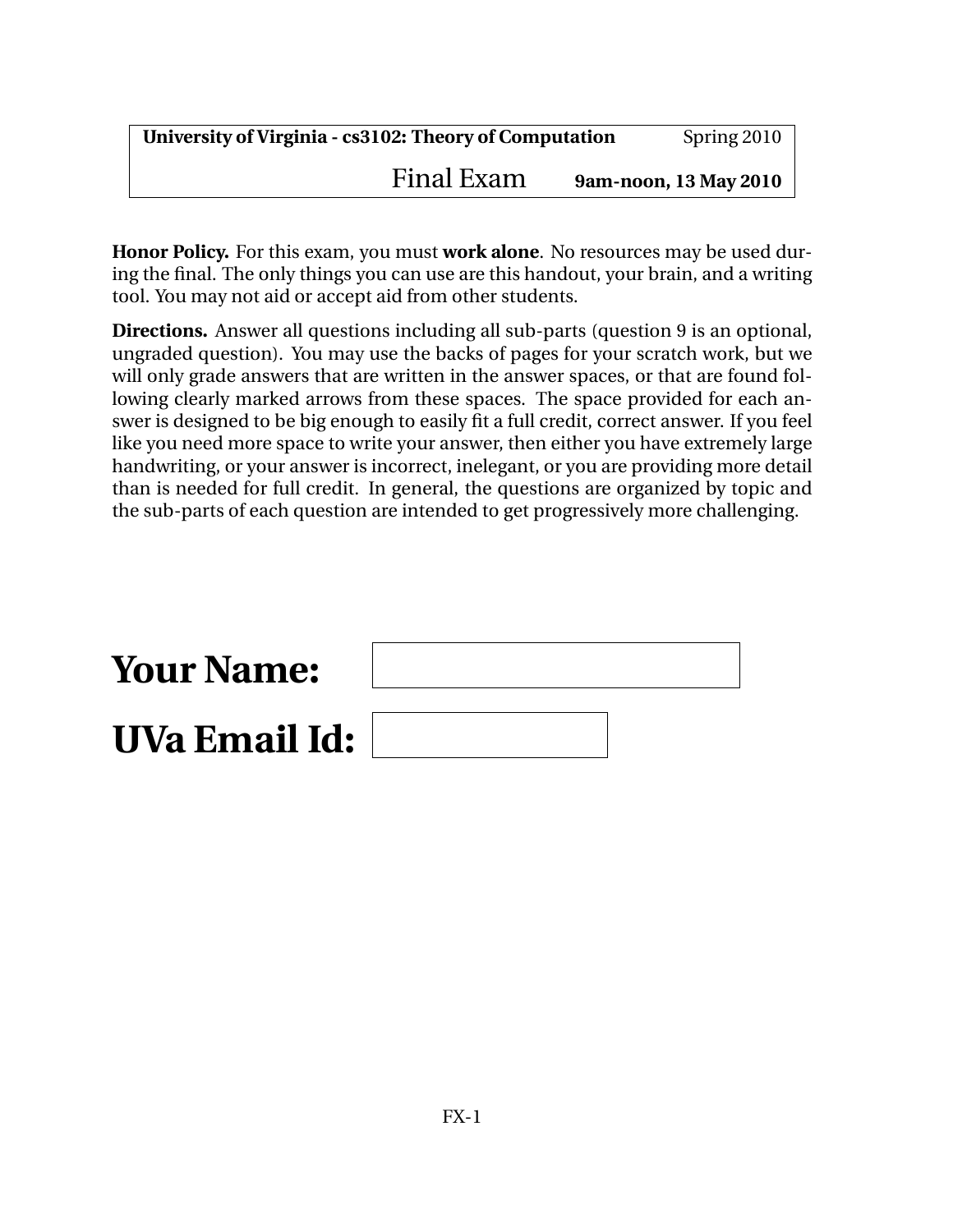**Problem 1: Definitions.** (10) For each term, provide a clear, concise, and precise definition from the perspective of a computer scientist.

a. (2) *language*

b. (2) *algorithm*

c. (3) **P** (the complexity class)

d. (3) **NP-Complete**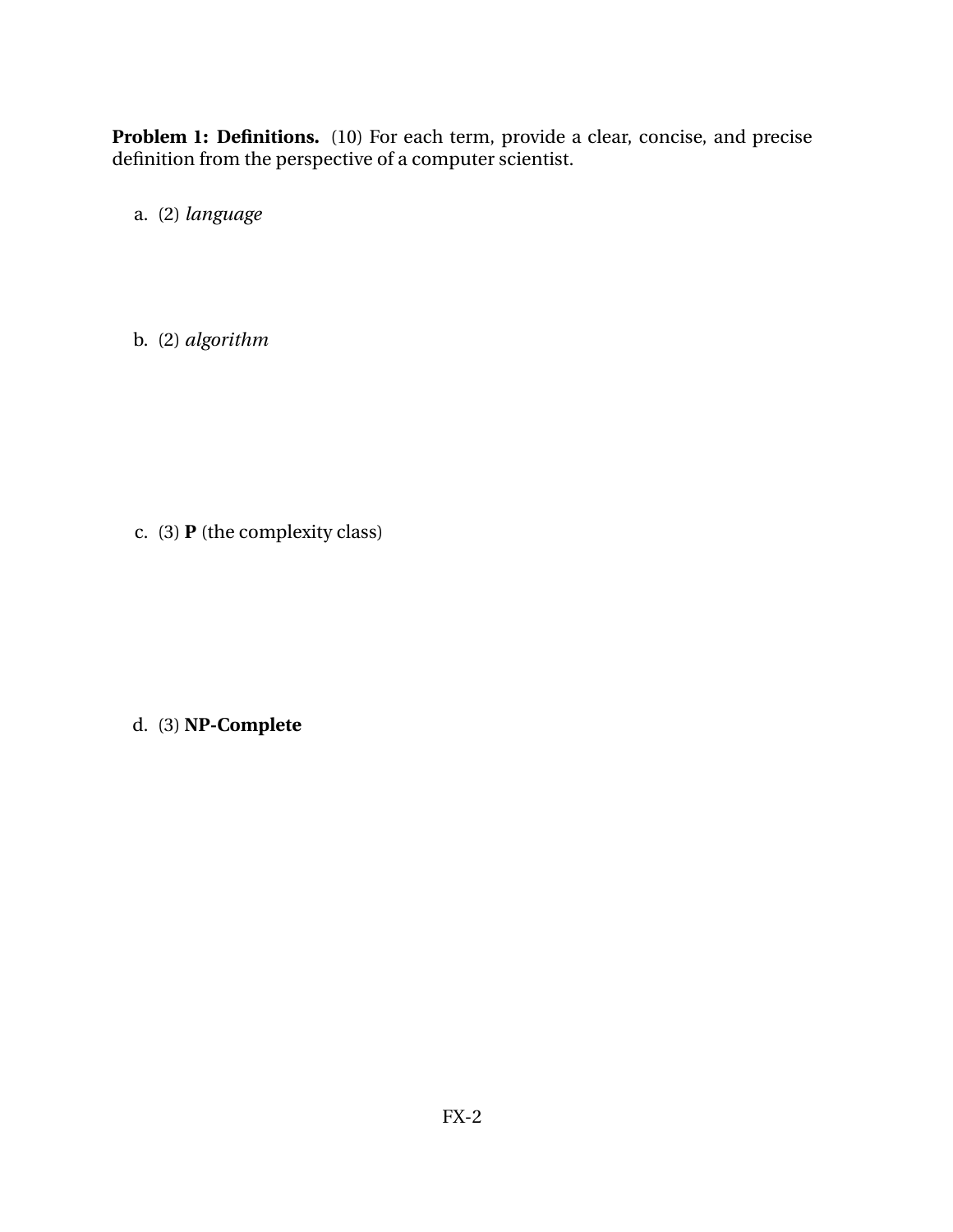**Problem 2: Short Answers.** (10) Classify each of the following statements as:

**True** (the statement is correct), **False** (the statement is wrong), **Unknown** (it is not known to anyone if the statement is True or False)

If the statement is **False** or **Unknown**, your answer should include a brief explanation why. If the statement is **True**, you do not need to include any explanation.

a. (2) If *A* is a language in **NP**, *A* is Turing-decidable.

b. (2) If *D* is a regular language,  $D \in \mathbf{P}$ .

c. (2) The language

*LISKOV* =  $\{w|w\}$  is a string Barbara Liskov said during her talk at UVa  $\}$ is context-free.

- d. (2) There exists some deterministic TM that can decide 3*SAT* in polynomial time.
- e. (2) The language  $ADD = \{1^x + 1^y = 1^z | x + y = z\}$  is in **NP-Hard**.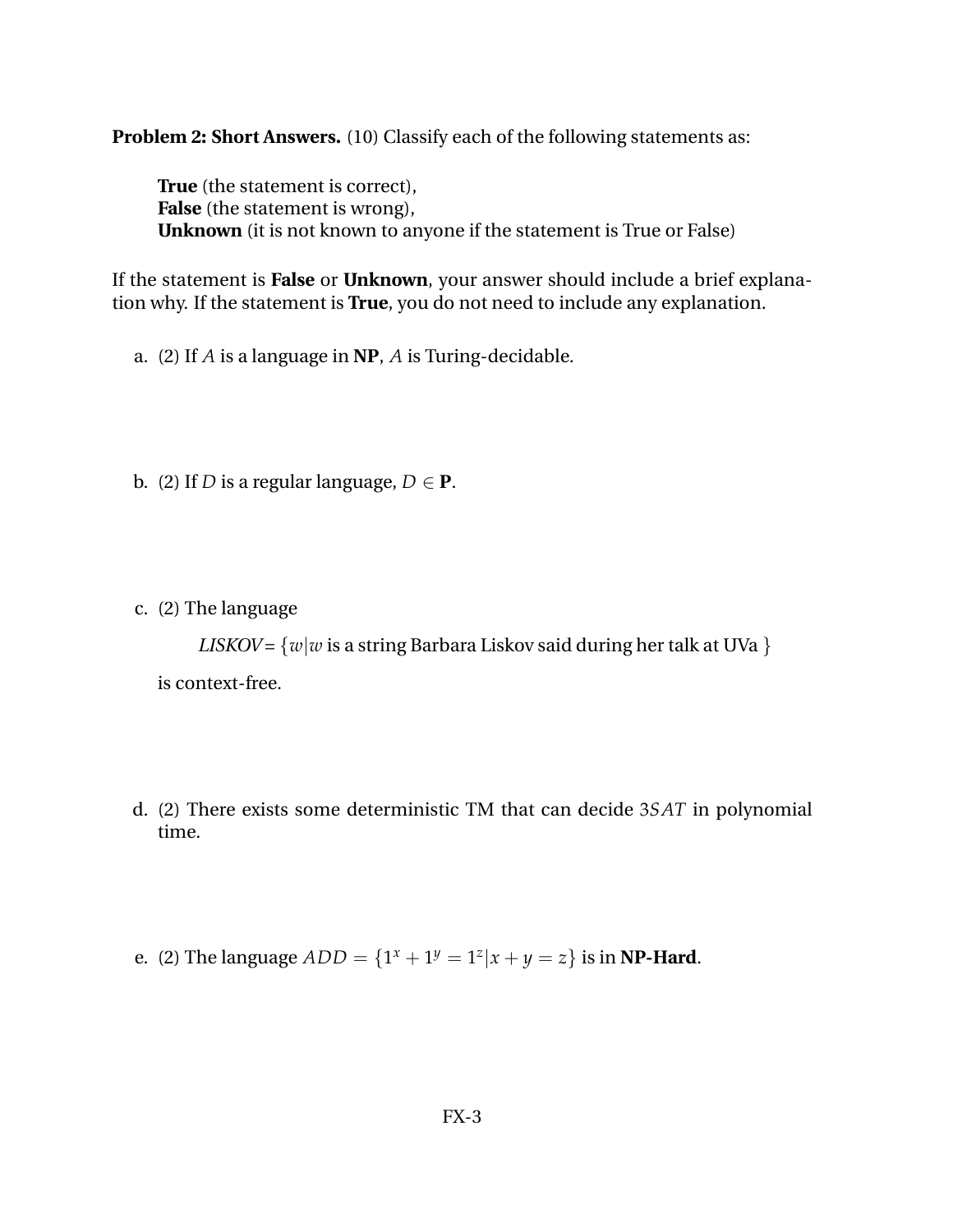### **Problem 3: Language Classes.** (10)

a. (5) Is the language  $\{a^nba^n|n\geq 0\}$  regular? (A full credit answer *must include a clear and convincing proof* supporting your answer.)

b. (5) Is the language  $\{a^nba^n|n\geq 0\}$  context-free? (A full credit answer *must include a clear and convincing proof* supporting your answer.)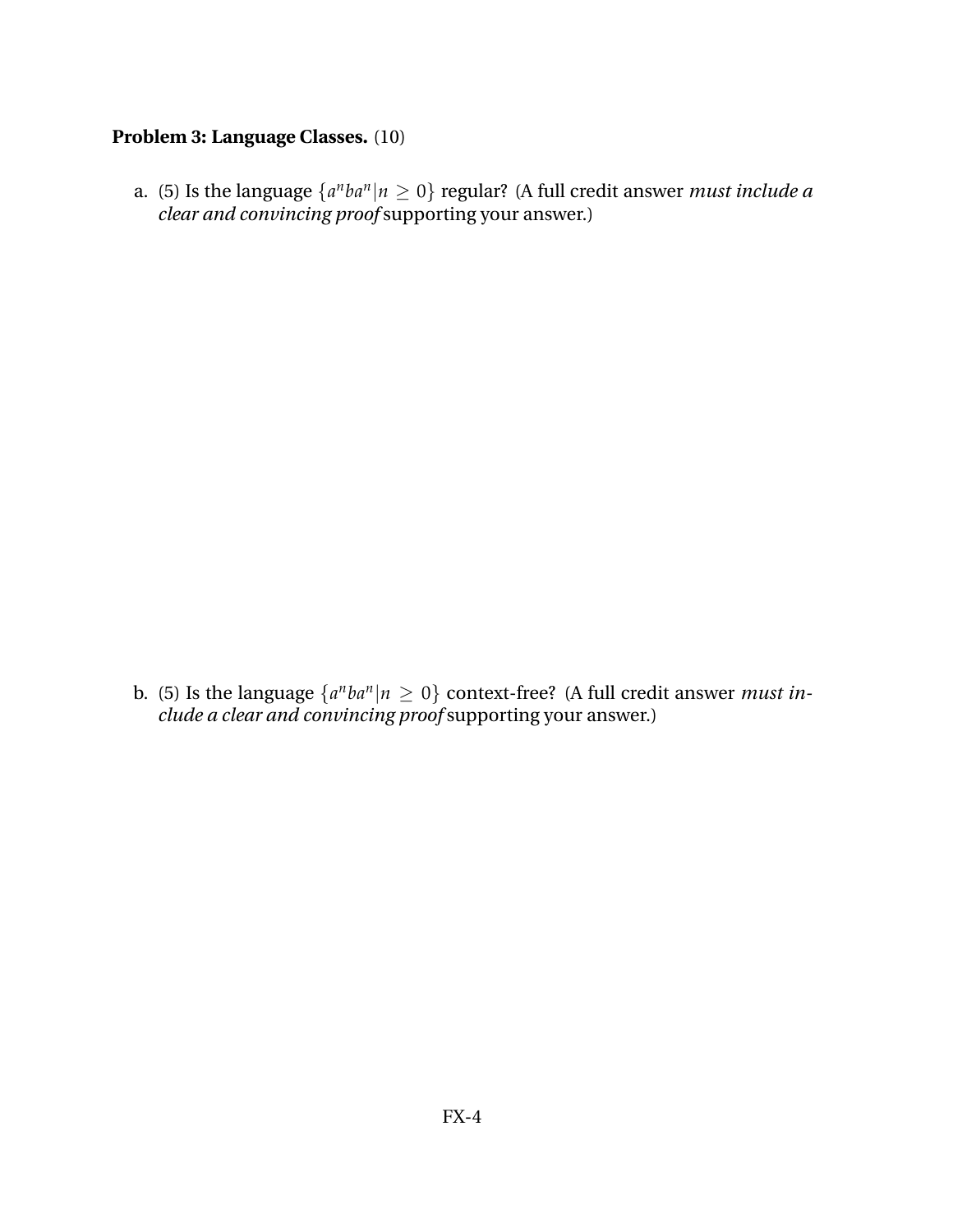**Problem 4: Decidability.** (10) Prove the language *RECIPROCAL* (defined below) is undecidable.

*RECIPROCAL* = { $\langle M, w \rangle$ |*M* is a description of a TM and  $w \in \Sigma^*$  and the result of running  $M$  on  $w$  is the same as the result of running  $M$  on  $w^R$ (the reverse of the string  $w$ ) }

That is, a string  $\langle M, w \rangle$  is in *RECIPROCAL* if either (1)  $M$  accepts  $w$  and  $M$  accepts  $w^R$ or (2)  $M$  rejects  $w$  and  $M$  rejects  $w^R$  or (3)  $M$  does not halt on  $w$  and  $M$  does not halt on *w <sup>R</sup>*. (A full credit answer *must include a clear and convincing proof* supporting your answer.)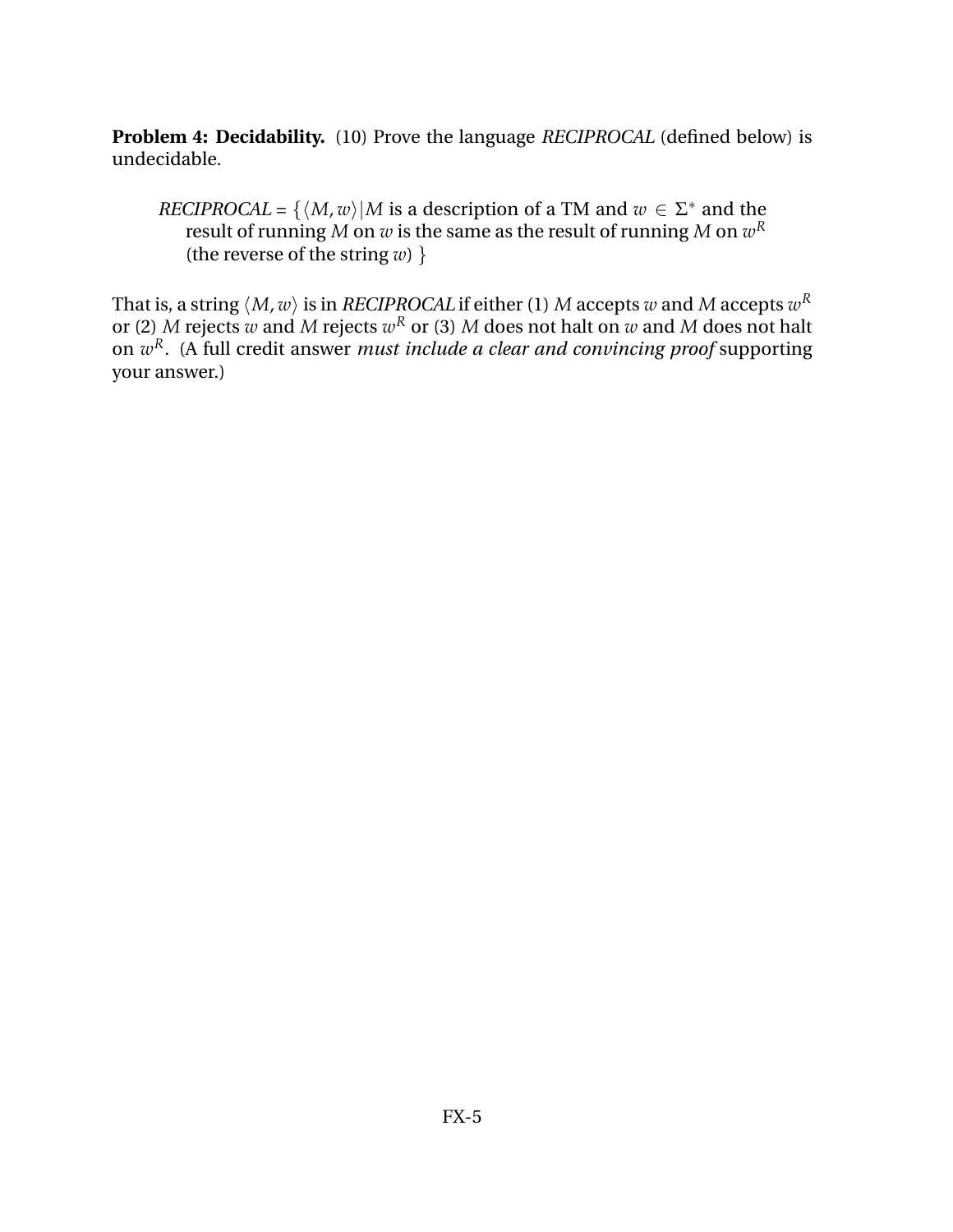**Problem 5: Mystery Class.** (10) For this question, you should assume that "Proof" by Cake Deconstruction" has been accepted as a valid proof technique and used to prove  $P \neq NP$ .

Define a complexity class that corresponds to the "Mystery Class" depicted below:



Your class should (1) include infinitely many languages that are in **NP** but not in **P**, (2) include infinitely many languages that are in **P**, (3) exclude infinitely many languages that are in **P**, and (4) exclude infinitely many languages that are in **NP** but not in **P**, and (5) exclude all languages that are not in **NP**. A full credit answer will define the class precisely in terms of a type of machine and its properties.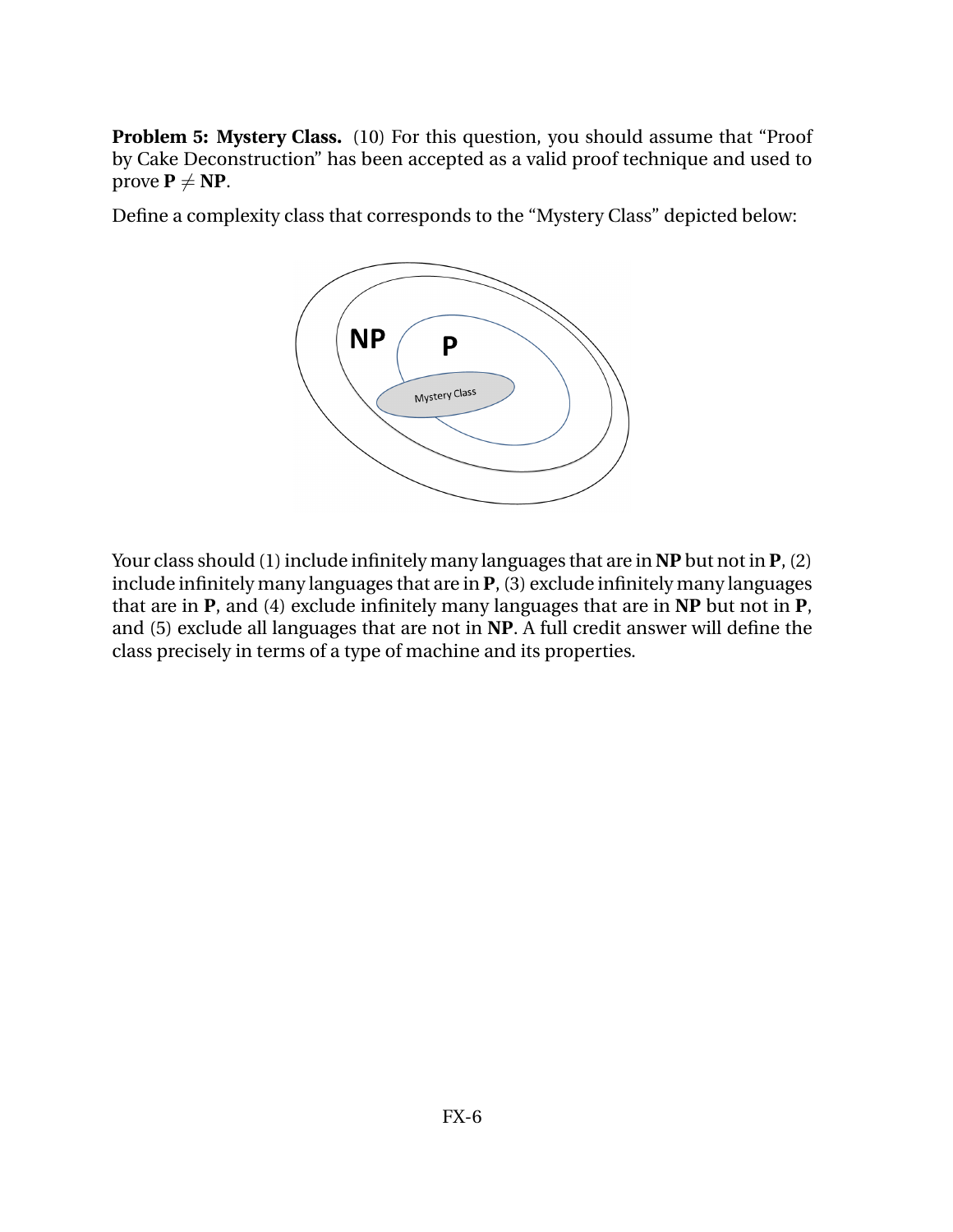

(This is just a smiley face, but feel free to scribble on it.)

# **Problem 6: Machine Models.** (15)

a. (5) A *Right-Only Turing Machine* which is identical to a standard Turing Machine except the tape head can only move right. Describe precisely the class of languages that can be recognized by a *Right-Only Turing Machine*.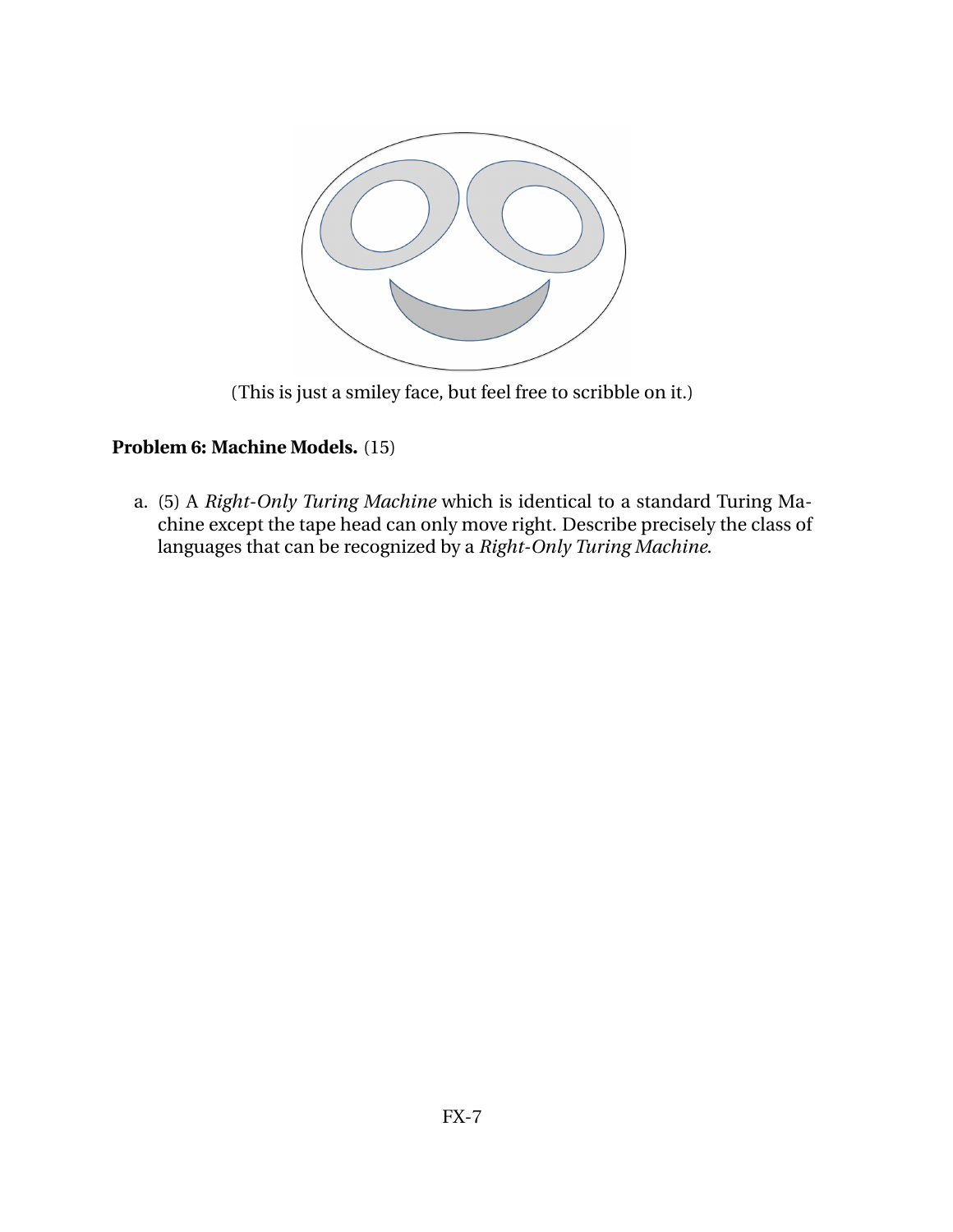b. (5) A *Right-Only Cyclic Turing Machine* is like a *Right-Only Turing Machine* except instead of having a one-way infinite tape, the tape is arranged in a cycle. So, when the TM moves right from the last input square, it ends up on the leftmost input square. Prove that a *Right-Only Turing Machine* can recognize some languages that are not context free but is *l*ess powerful than a standard Turing Machine.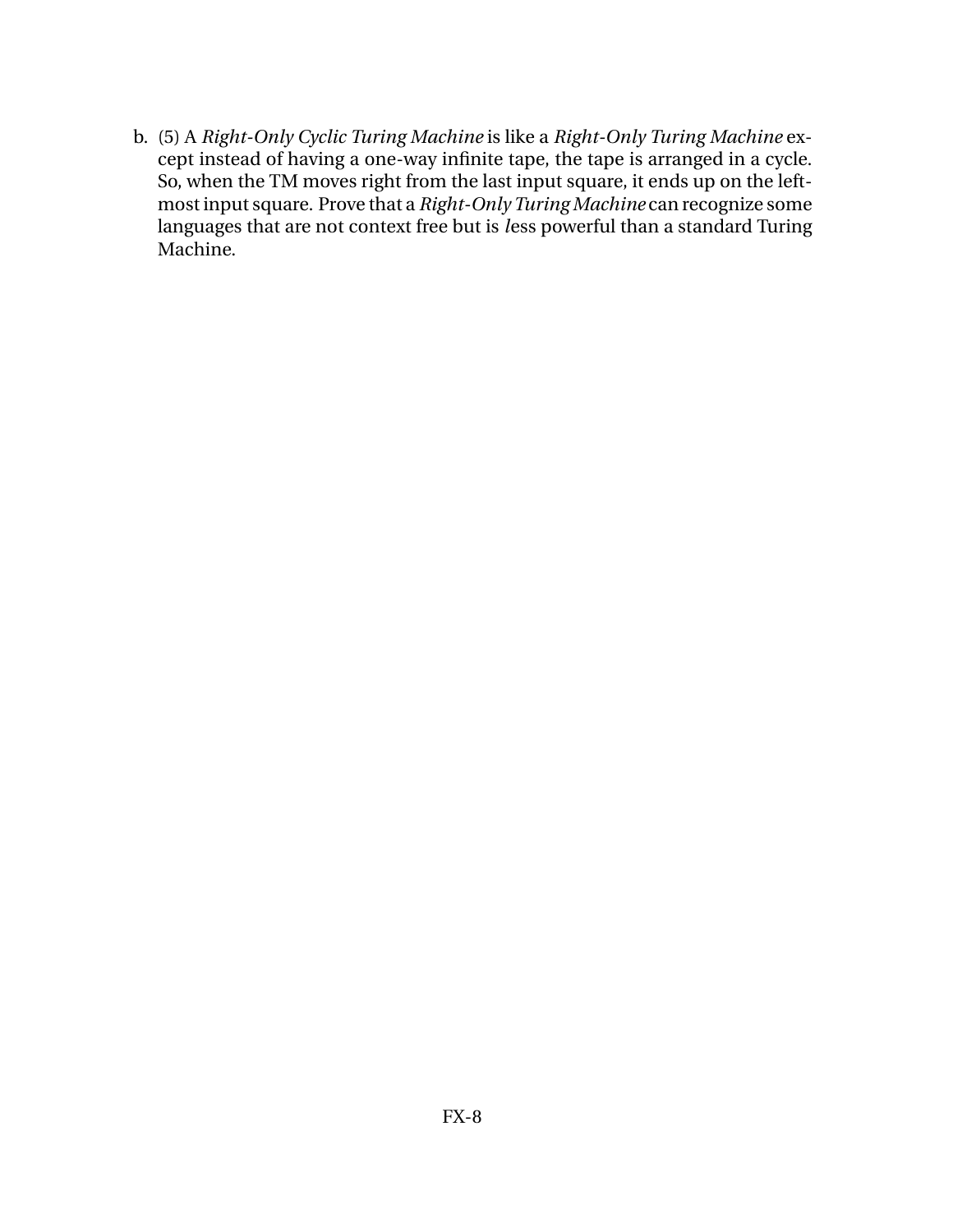- c. (5) Is the language *HALTSRCTM* defined below decidable or undecidable? Include a convincing argument supporting your answer.
	- *HALTS*<sub>*RCTM*</sub> = { $\langle M, w \rangle$ |*M* is a description of a Right-Only Cyclic Turing Machine and  $w \in \Sigma^*$  and  $M$  halts on input  $w$  }

d. (bonus +5) Is a Right-Only Turing Machine *more powerful* than a NDPDA? (A convincing argument is required for credit.)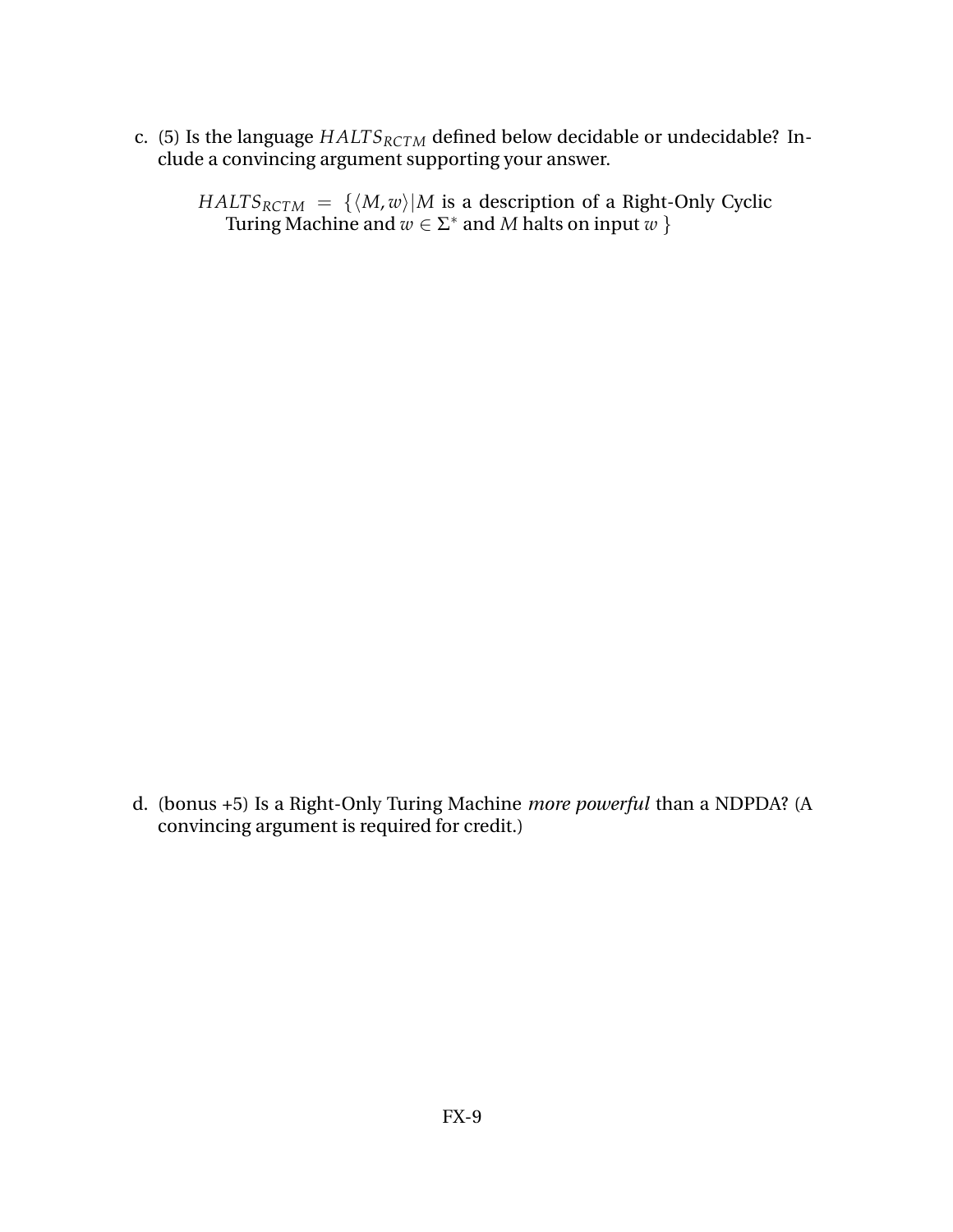# **Problem 7: NP-Completeness.**

a. (10) Prove the *ONEORTWO-SUM* language defined below is in NP-Complete.

*ONEORTWO-SUM* = { $\langle x_1, x_2, \ldots, x_n, k \rangle$ } there exists a set of coefficients,  $c_1, \ldots, c_n$  where each  $c_i \in \{1, 2\}$  and  $\sum_{1 \le i \le n} c_i x_i = k\}$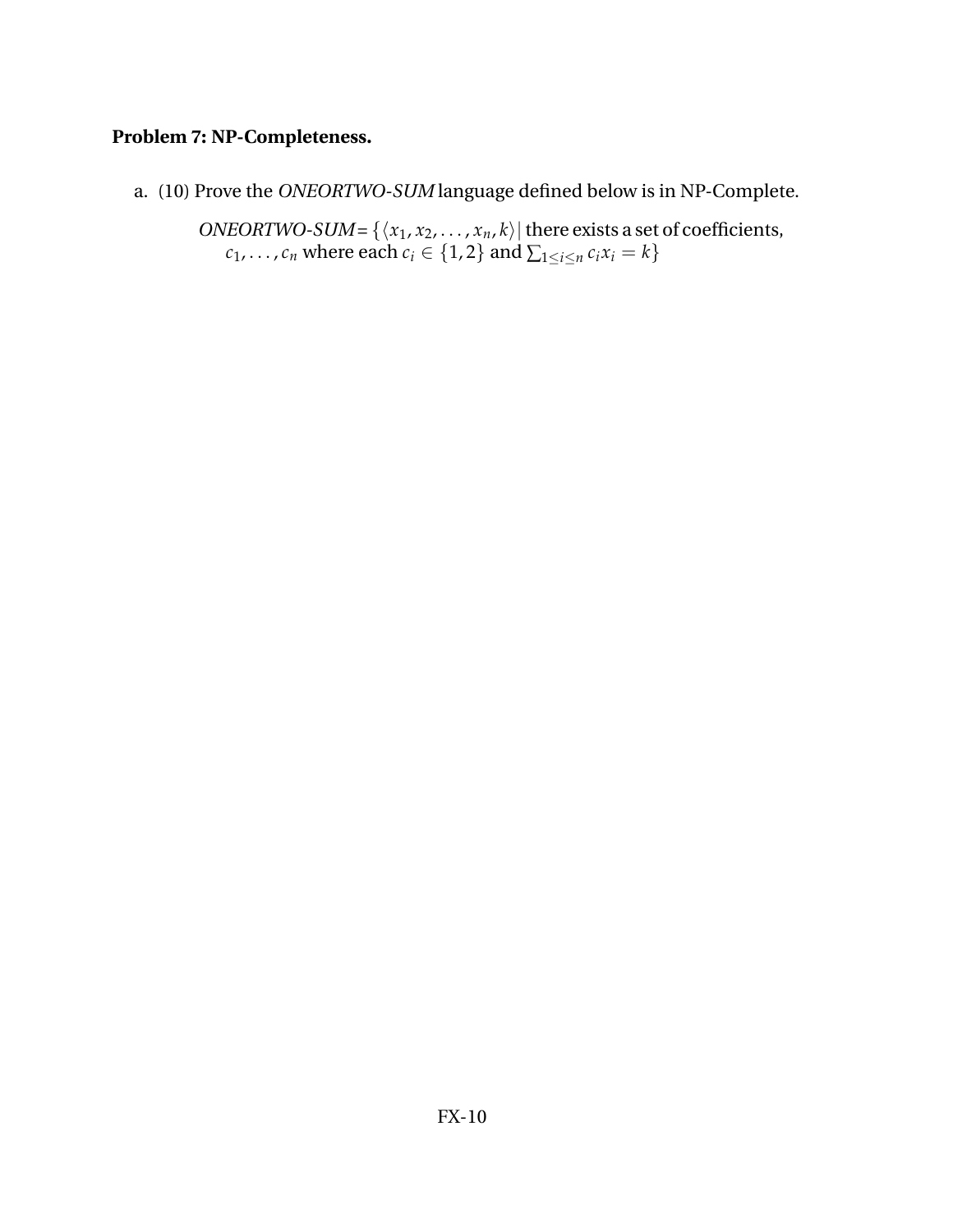One of the answers to the question of how P=NP will be resolved in Gasarch's survey ([http://www.cs.umd.edu/](http://www.cs.umd.edu/~gasarch/papers/poll.pdf)∼gasarch/papers/poll.pdf) is:

**61. Anonymous3:** (Names, schools, dates changed to protect the innocent) On Dec 14, 1991 it was shown that  $P = NP$  by undergraduate Mary Lou Koslowsky on her Algorithms final exam at The University of Southern North Dakota. Her ingenious but somewhat hastily written proof, establishing that *3-SAT* could be reduced to *2-SAT* in  $O(n^3)$ time, received only 2 points of credit out of a possible 25 and the comment "Wrong." She left computer science and became a pharmacist, working now at Osco Drugs in Lake Wobogon, where all problems have above average complexity.

For this question, you may assume that *2-SAT* is in **P** (which is in fact known to be true).

b. (5) If Ms. Koslowsky's proof was indeed correct, what would it mean to show that *3-SAT* can be reduced to *2-SAT* in  $O(n^3)$  time?

c. (5) Suppose instead that Ms. Koslowsky proved that *2-SAT* can be reduced to *3-SAT* in  $O(n^3)$  time. What would this mean?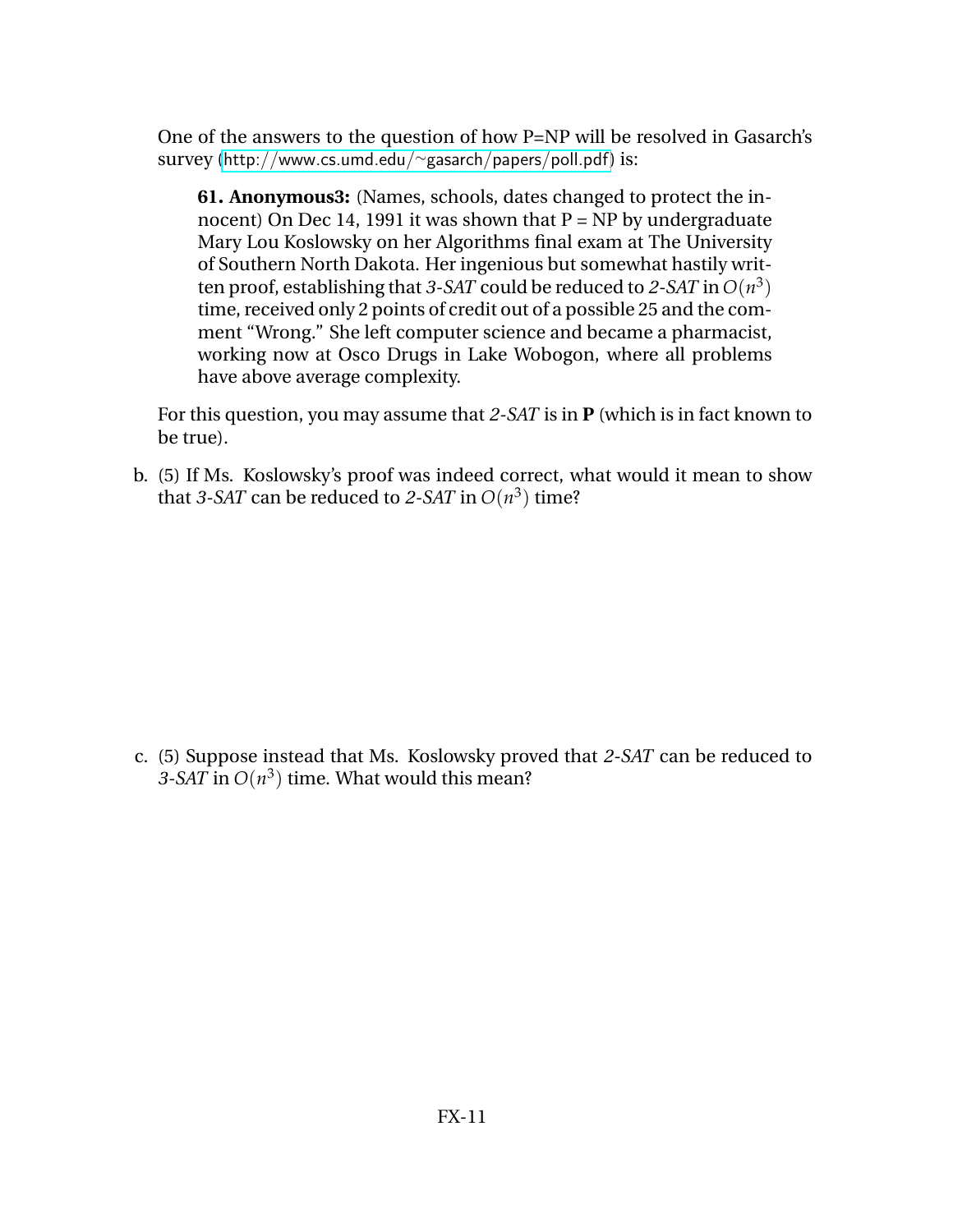### **Problem 8: Double Jeopardy.** (15)

a. (5) Prove *n*! is not in  $O(2^n)$ .

#### b. (10) Prove 3*DSAT* is in **NP-Hard**.

- $3DSAT = {\phi|\phi \text{ is a satisfiable formula in 3-dcnf } } where 3\text{-dcnf is}$ like 3-cnf, except clauses can be connected using either ∨ (or) or  $\wedge$  (and).
- 3-dcnf = strings of the form:  $((v_{0,0}\vee v_{0,1}\vee v_{0,2})\wedge\ldots\wedge(v_{i_k,0}\vee v_{i_k,1}\vee v_{i_k,2}))\vee ((v_{i_{k+1},0}\vee v_{i_{k+1},1}\vee v_{i_{k+1},2})\wedge$  $\ldots \wedge (v_{i_m,0} \vee v_{i_m,1} \vee v_{i_m,2} \vee v_{i_m,3}))) \vee \cdots \vee (((v_{i_r,0} \vee v_{i_r,1} \vee v_{i_r,2}) \wedge \ldots \wedge v_{i_r,3}))$  $(v_{i_n,0} \vee v_{i_n,1} \vee v_{i_n,2} \vee v_{i_n,3}))$ where  $v_{i,j} \in \{x_i | i \geq 0\} \cup \{\overline{x_i} | i \geq 0\}$